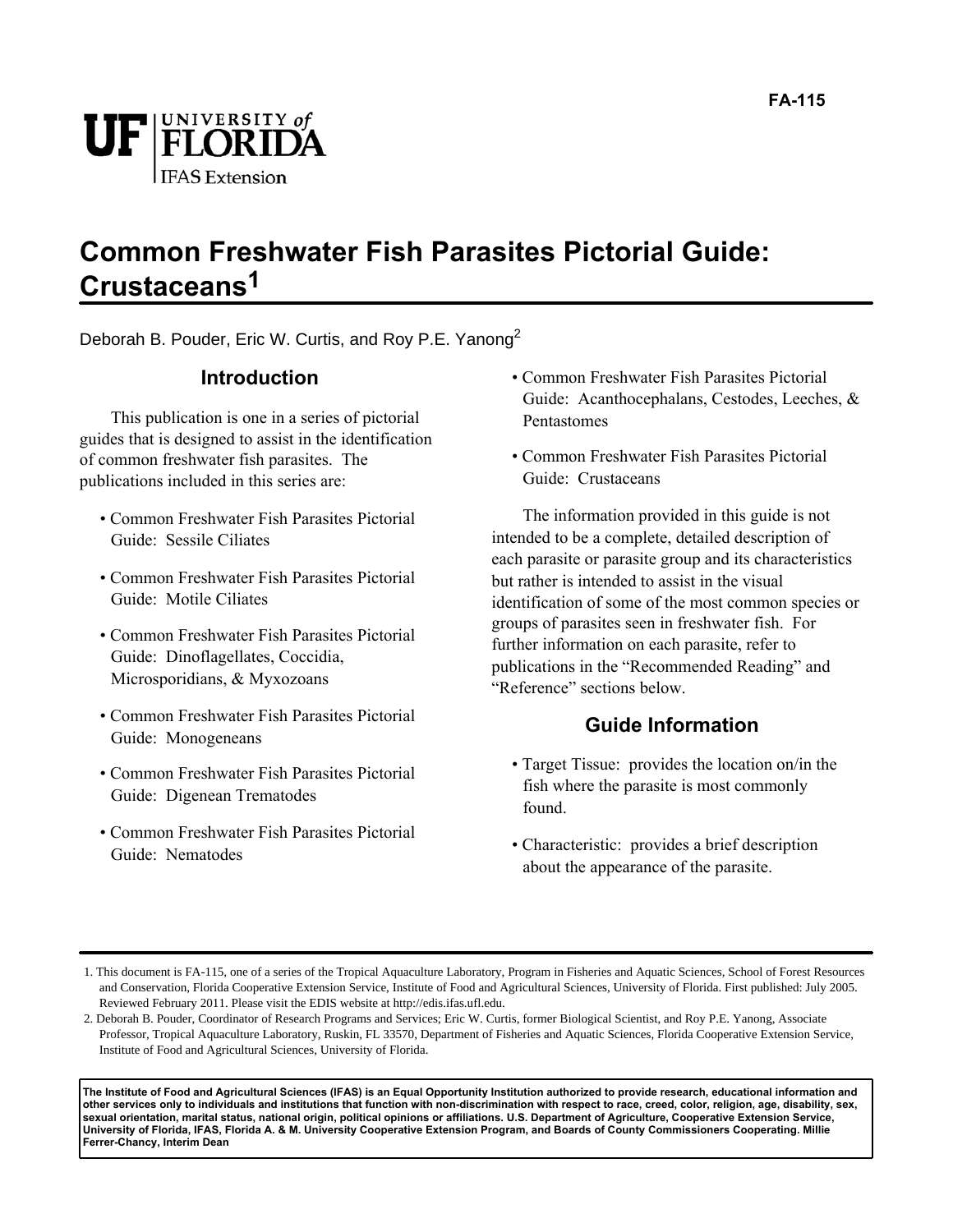- Size: provides the size or size range of the parasite.  $(1 \text{ µm} = 0.001 \text{ mm} = 0.0001 \text{ cm})$  ( $\text{µm}$ )  $=$  micron or micrometer; mm  $=$  millimeter; cm  $=$ centimeter)
- Movement: provides the type of movement, if any, of the parasite.
- Note: provides a brief comment of interest about the parasite.

## **Printing Tips**

For the best results as a pictorial guide, print this document in color on photo quality paper at a photo or "best" setting.

# **Acknowledgements**

The authors thank Christine Densmore for the photograph she contributed to this publication.

### **Recommended Reading**

SRAC Publication No. 410 Calculating Treatments for Ponds and Tanks. Southern Regional Aquaculture Center. http://srac.tamu.edu/410fs.pdf

SRAC Publication No. 475 Proliferative Gill Disease (Hamburger Gill Disease). Southern Regional Aquaculture Center. http://srac.tamu.edu/475fs.pdf

SRAC Publication No. 4701 Protozoan Parasites. Southern Regional Aquaculture Center. http://srac.tamu.edu/4701fs.pdf

UF/IFAS Circular 91 Nematode (Roundworm) Infections in Fish. http://edis.ifas.ufl.edu/FA091

UF/IFAS Circular 120 Fish Health Management Considerations in Recirculating Aquaculture Systems - Part 1: Introduction and General Principles. http://edis.ifas.ufl.edu/FA099

UF/IFAS Circular 121 Fish Health Management Considerations in Recirculating Aquaculture Systems - Part 2: Pathogens. http://edis.ifas.ufl.edu/FA100

UF/IFAS Circular 122 Fish Health Management Considerations in Recirculating Aquaculture Systems - Part 3: General Recommendations and Problem Solving Approaches. http://edis.ifas.ufl.edu/FA101

UF/IFAS Circular 716 Introduction to Freshwater Fish Parasites. http://edis.ifas.ufl.edu/FA041

UF/IFAS Circular 919 Stress--It's Role in Fish Disease. http://edis.ifas.ufl.edu/FA005

UF/IFAS Circular 920 *Ichthyophthirius multifiliis* (White Spot) Infections in Fish. http://edis.ifas.ufl.edu/FA006

UF/IFAS Circular 921 Introduction to Fish Health Management. http://edis.ifas.ufl.edu/FA004

UF/IFAS Fact Sheet FA-13 Use of Copper in Freshwater Aquaculture and Farm Ponds. http://edis.ifas.ufl.edu/FA008

UF/IFAS Fact Sheet FA-23 The Use of Potassium Permanganate in Fish Ponds. http://edis.ifas.ufl.edu/FA032

UF/IFAS Fact Sheet FA-28 Monogenean Parasites of Fish. http://edis.ifas.ufl.edu/FA033

UF/IFAS Fact Sheet FA-37 Use of Potassium Permanganate to Control External Infections of Ornamental Fish. http://edis.ifas.ufl.edu/FA027

UF/IFAS Fact Sheet FA-55 Submission of Fish for Diagnostic Evaluation. http://edis.ifas.ufl.edu/FA055

UF/IFAS Fact Sheet FA-90 Pentastomid Infections in Fish. http://edis.ifas.ufl.edu/FA090

UF/IFAS Fact Sheet FA-107 Common Freshwater Fish Parasites Pictorial Guide: Sessile Ciliates. http://edis.ifas.ufl.edu/FA107

UF/IFAS Fact Sheet FA-108 Common Freshwater Fish Parasites Pictorial Guide: Motile Ciliates. http://edis.ifas.ufl.edu/FA108

UF/IFAS Fact Sheet FA-109 Common Freshwater Fish Parasites Pictorial Guide: Flagellates. http://edis.ifas.ufl.edu/FA109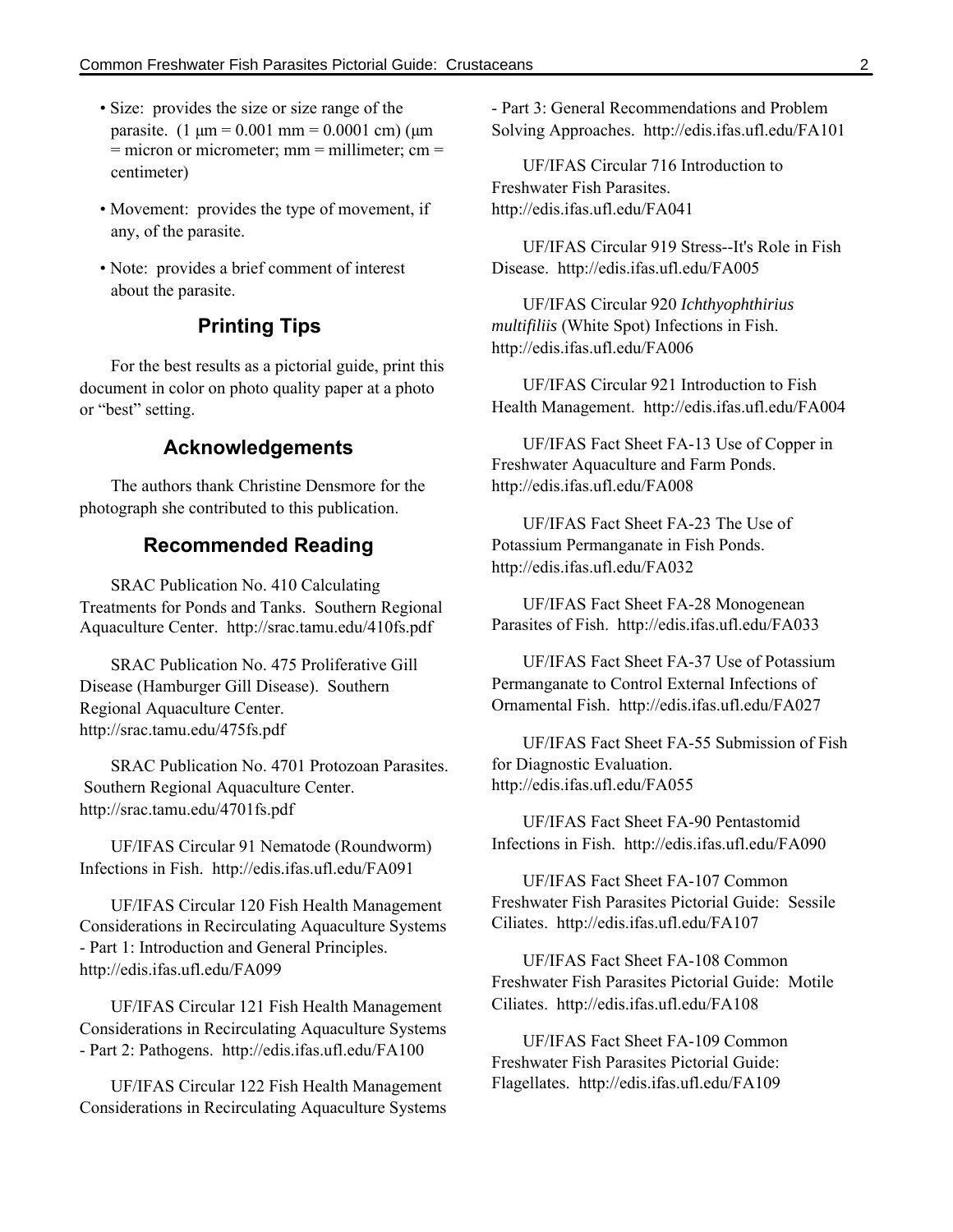UF/IFAS Fact Sheet FA-110 Common Freshwater Fish Parasites Pictorial Guide: Dinoflagellates, Coccidia, Microsporidians, and Myxozoans. http://edis.ifas.ufl.edu/FA110

UF/IFAS Fact Sheet FA-111 Common Freshwater Fish Parasites Pictorial Guide: Monogeneans. http://edis.ifas.ufl.edu/FA111

UF/IFAS Fact Sheet FA-112 Common Freshwater Fish Parasites Pictorial Guide: Digenean Trematodes. http://edis.ifas.ufl.edu/FA112

UF/IFAS Fact Sheet FA-113 Common Freshwater Fish Parasites Pictorial Guide: Nematodes. http://edis.ifas.ufl.edu/FA113

UF/IFAS Fact Sheet FA-114 Common Freshwater Fish Parasites Pictorial Guide: Acanthocephalans, Cestodes, Leeches, and Pentastomes. http://edis.ifas.ufl.edu/FA114

UF/IFAS Fact Sheet VM-67 Management of Hexamita in Ornamental Cichlids. http://edis.ifas.ufl.edu/VM053

UF/IFAS Fact Sheet VM-77 Use of Formalin to Control Fish Parasites. http://edis.ifas.ufl.edu/VM061

UF/IFAS Fact Sheet VM-78 Bath Treatment for Sick Fish. http://edis.ifas.ufl.edu/VM037

UF/IFAS Fact Sheet VM-85 "Red Sore Disease" in Game Fish. http://edis.ifas.ufl.edu/VM059

UF/IFAS Fact Sheet VM-86 Use of Salt in Aquaculture. http://edis.ifas.ufl.edu/VM007

UF/IFAS Fact Sheet VM-87 Sanitation Practices for Aquaculture Facilities. http://edis.ifas.ufl.edu/AE081

UF/IFAS Fact Sheet VM-104 *Cryptobia iubilans* in Cichlids. http://edis.ifas.ufl.edu/VM077

### **References**

Hoffman, G.L. 1999. Parasites of North American freshwater fishes. Cornell University Press, Ithaca, NY.

Longshaw, M. and S.W. Feist. 2001. Parasitic diseases. Pages 167-183 in W.H. Wildgoose, editor. BSAVA manual of ornamental fish, second edition. British Small Animal Veterinary Association, Gloucester, England.

Noga, E.J. 1996. Fish disease: diagnosis and treatment. Mosby-Yearbook, Inc., St. Louis, MO.

Stoskopf, M.K. 1993. Fish medicine. W.B. Saunders Company, Philadelphia, PA.

Woo, P.T.K., editor. 1995. Fish diseases and disorders, volume 1: protozoan and metazoan infections. CAB International, Wallingford, United Kingdom.